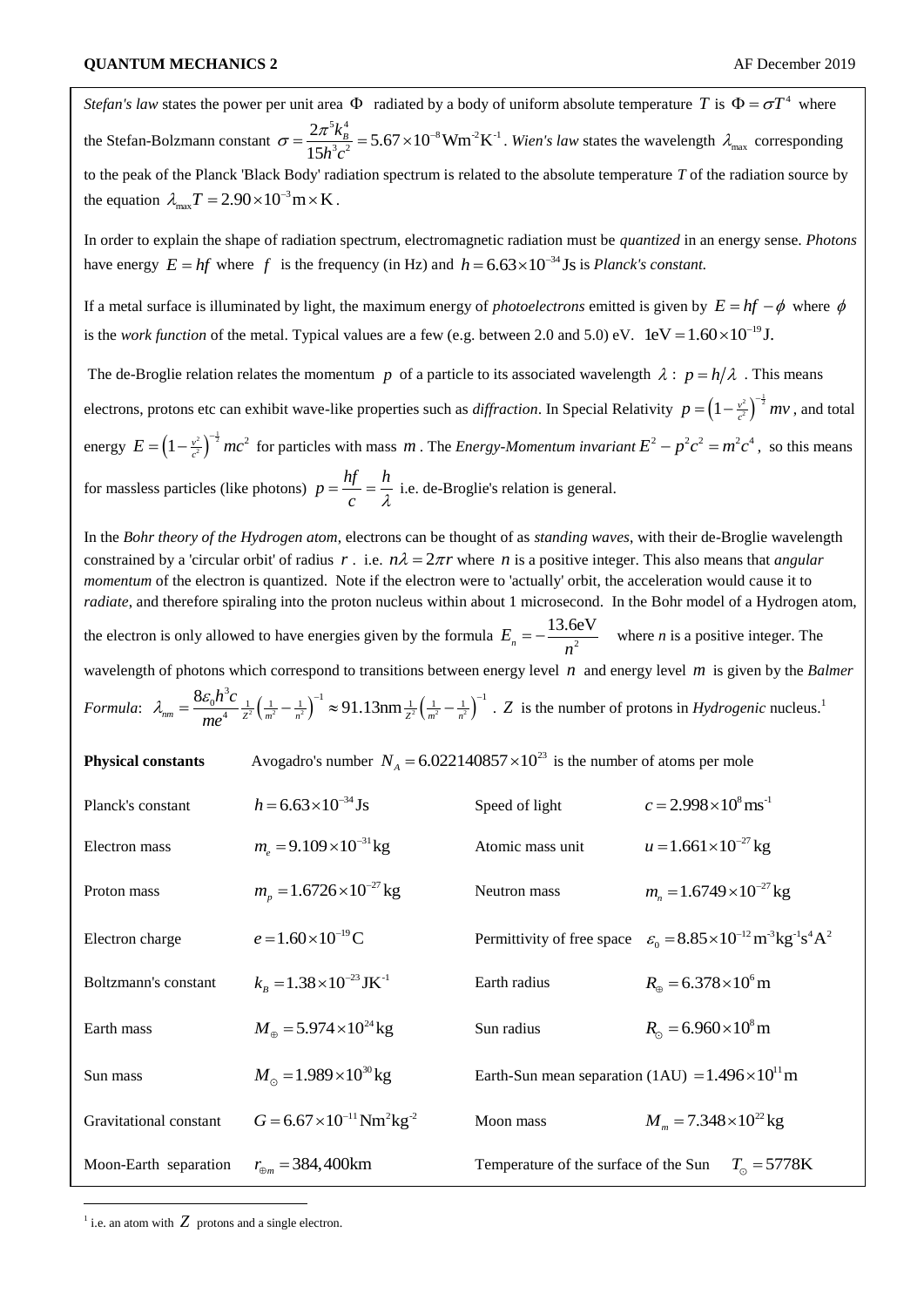## **Question 1** (Adapted from Squires, *Problems in Quantum Mechanics* pp2)

The idea that a specific atomic transition produces a particular frequency of electromagnetic radiation, can be used to *define* the second as 9,192,631,770 periods of radiation produced by Caesium-133.

- (i) Calculate the wavelength of this radiation. What part of the electromagnetic spectrum is this?
- (ii) Calculate the energy change in electron-volts which corresponds to this emission. Is this an electronic or nuclear change?

# **Question 2**

- (i) It is observed that no electrons are emitted from a metal until light of wavelength 300nm or less is shone upon it. Use this information to calculate the work function of the metal in electron-volts.
- (ii) A 100W 200nm laser is shone upon the metal. Assuming the photo-electron current constitutes 10% of the incident power, calculate the size of the current which results from emitted electrons.

### **Question 3**

Estimate the de-Broglie wavelength of a water molecule at 300K. You may assume the kinetic energy of the molecule is equal to  $E = 3 \times \frac{1}{2} k_B T$  where T is the absolute temperature. Assume the atomic structure is  $2 \times \frac{1}{1}H + \frac{16}{8}O$  and assume the total mass of water is the sum of its proton and neutron parts. Ignore the mass of electrons, and the mass-reducing effect of the *binding energy*. i.e. the total mass of water will actually be *less* than the sum of its proton and neutron parts. *This fact, and the idea that the mass deficit is accounted for by energy changes, is the fundamental idea behind Nuclear power and Radioactivity.*

### **Question 4**

(i) Assuming Classical Physics, calculate the voltage required to accelerate an electron to a velocity of half the speed of light. Repeat the calculation using the relativistic formula for Kinetic Energy:

$$
E = (\gamma - 1)mc^2, \ \ \gamma = \left(1 - \frac{v^2}{c^2}\right)^{-1/2}
$$

- (ii) Calculate the de-Broglie wavelength of the electron in both Classical and Relativistic cases.
- (iii) A beam of electrons travelling at half of the speed of light strikes an atomic lattice and is diffracted by an angle of two degrees. Assuming this is the first  $(n=1)$  diffraction ring, calculate the spacing which gives rise to the diffraction pattern.

#### **Question 5**

Use the Bohr model to predict the maximum wavelength of electromagnetic radiation that will ionize:

- (a) Hydrogen (atomic number 1); (b) Helium (atomic number 2); (c) Radon (atomic number 86)
- (ii) The actual ionization energies are the following:<sup>2</sup>

| Hydrogen: $1312.0 \text{ kJmol}^{-1}$ ; | Helium: $2372.3 \text{ kJ} \text{mol}^{-1}$ : | Radon: $1037 \text{ kJ}$ mol <sup>-1</sup> |
|-----------------------------------------|-----------------------------------------------|--------------------------------------------|
|                                         |                                               |                                            |

- (a) Comment on the differences between the measured values and those of the Bohr model. What is assumed about the Bohr model that is significantly different from the meaning of the ionization energies above?
- (b) Work out the wavelength of photons associated with the actual ionization energies.

<sup>&</sup>lt;sup>2</sup> [https://en.wikipedia.org/wiki/Molar\\_ionization\\_energies\\_of\\_the\\_elements](https://en.wikipedia.org/wiki/Molar_ionization_energies_of_the_elements)